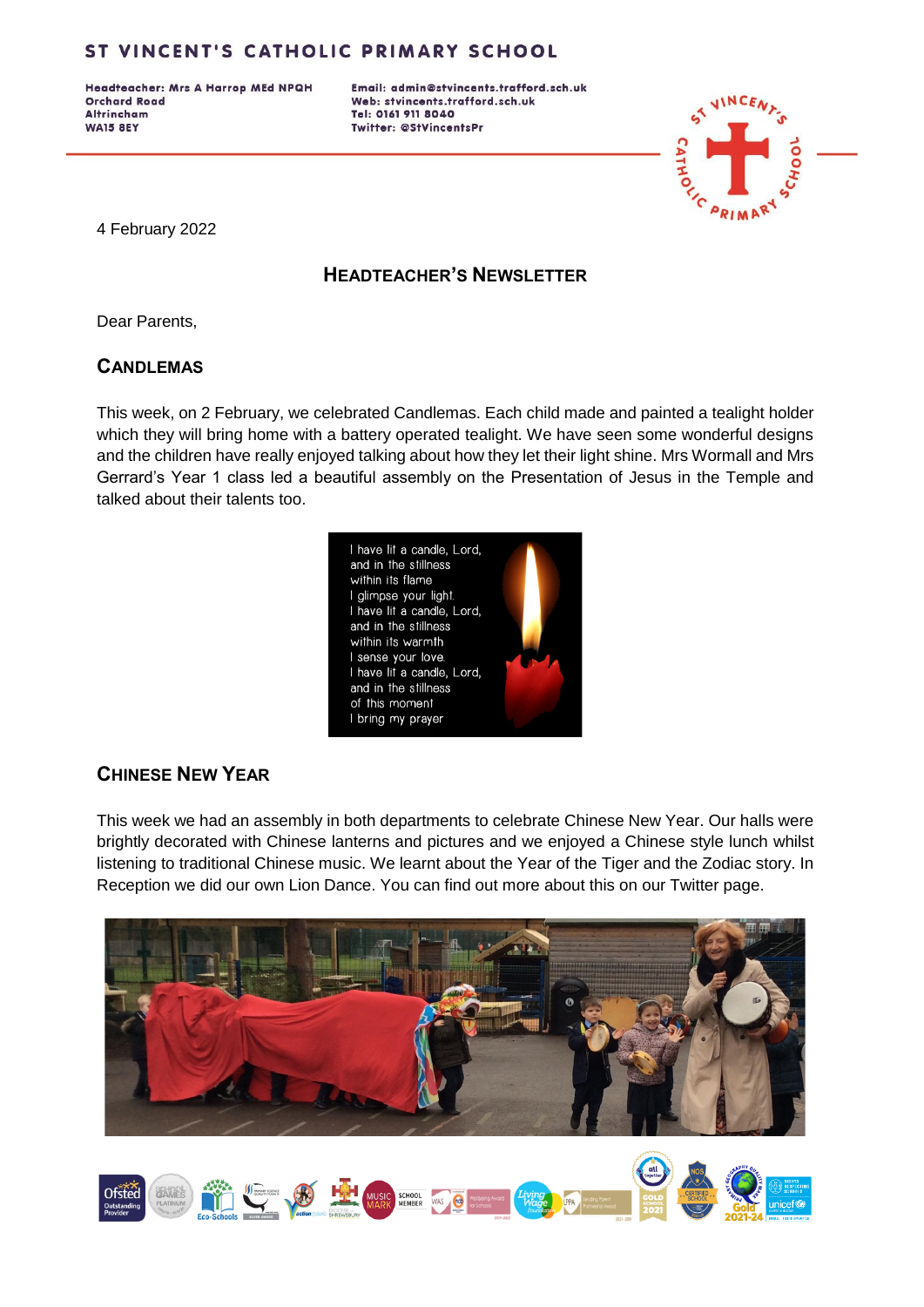Headteacher: Mrs A Harrop MEd NPQH **Orchard Road Altrincham WA15 8EY** 

Email: admin@stvincents.trafford.sch.uk Web: stvincents.trafford.sch.uk Tel: 0161 911 8040 Twitter: @StVincentsPr



#### **SAFER INTERNET DAY**



Safer Internet Day is celebrated globally in February each year to promote the safe and positive use of digital technology for children and young people, and to inspire a national conversation about using technology responsibly, respectfully, critically, and creatively. Safer Internet Day 2022 will be celebrated on **Tuesday 8 February** with the theme 'All fun and games? Exploring respect and relationships online'.

The pupil digital leaders have been preparing assemblies to present to their class and all children will take part in a range of lessons and activities throughout the day that promote online safety. The children will also make a personalised keyring as a reminder of the importance of the day.

#### **CHILDREN'S MENTAL HEALTH**



The theme of this year's Children's Mental Health Week is **Growing Together**.

**Growing Together** is about growing emotionally and finding ways to help each other grow. Challenges and setbacks can help us to grow and adapt and trying new things can help us to move beyond our comfort zone into a new realm of possibility and potential. However, emotional growth is often a gradual process that happens over time, and sometimes we might feel a bit 'stuck'.

As parents and carers, you play an important role in your child's mental health. Please see the free resources from Place 2 Be on this link. [https://www.childrensmentalhealthweek.org.uk/parents-and](https://www.childrensmentalhealthweek.org.uk/parents-and-carers/)[carers/](https://www.childrensmentalhealthweek.org.uk/parents-and-carers/)

Nursery and Reception will be coming together for an afternoon of activities focused on wellbeing. They will be roasting marshmallows, den building, woodwork, junk modelling, making bug hotels and

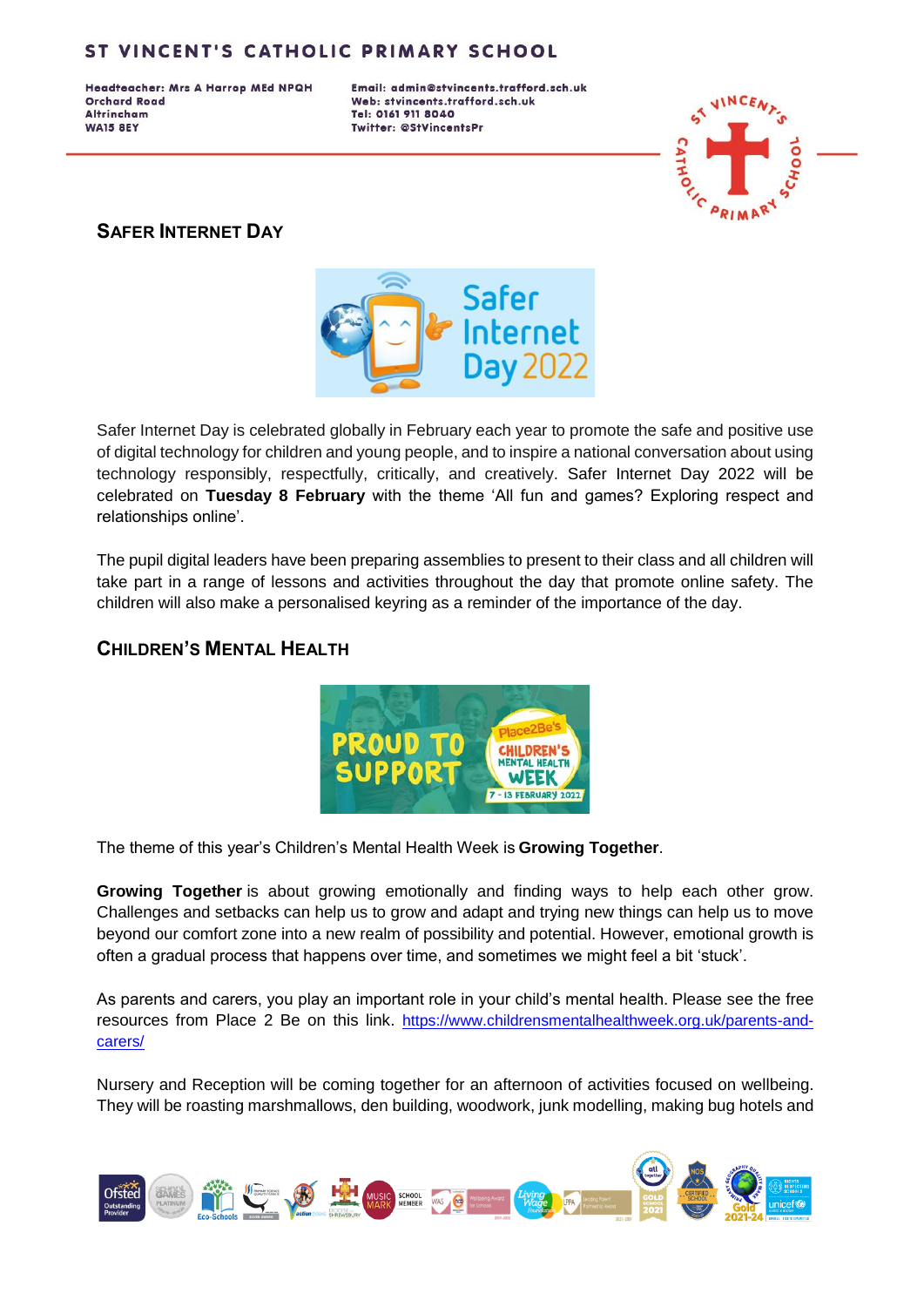Headteacher: Mrs A Harrop MEd NPQH **Orchard Road Altrincham WA15 8EY** 

Email: admin@stvincents.trafford.sch.uk Web: stvincents.trafford.sch.uk Tel: 0161 911 8040 Twitter: @StVincentsPr



minibeast and bird feeders. Across the school we will be focusing on 'growing together' and taking part in mindful activities.

# **THERAPY DOG VISIT**



Next week on Friday 11 February we will be having a visit from a VIP – a Very Important Pooch! The visit is part of a newly established partnership between St. Vincent's and Therapy Dogs Nationwide. The organisation places temperament assessed dogs with their volunteer handlers into schools under their 'Paws & Read Scheme' which is recognised by The Kennel Club. Research suggests children can be nervous and uncomfortable when reading aloud in a classroom environment. The 'Paws & Read' Programme allows these children to read to a therapy dog, as they are nonjudgemental, attentive and perfect listeners.

So next week we will be welcoming Shakespeare, a Great Dane for a short visit. For this initial visit he will visit the infant department and we may even have time for him to hear a story or two! We will arrange the KS2 visit for after half term. Please let us know by Wednesday 9 February if your child is allergic to dogs via [this form.](https://forms.office.com/r/M8Zgwr30Lu) We can't wait to meet Shakespeare and his owner, and begin this exciting new journey for our school.

### **PTA BALL**



The PTA Ball was first scheduled for 2020. Due to uncertainty and restrictions it was moved to June 2022. Unfortunately the team in place in 2020 has now moved on or have other commitments. We are looking for a few more people to join our current organising team, the main jobs will be organising the silent auction, the tables and decorations and the tickets.